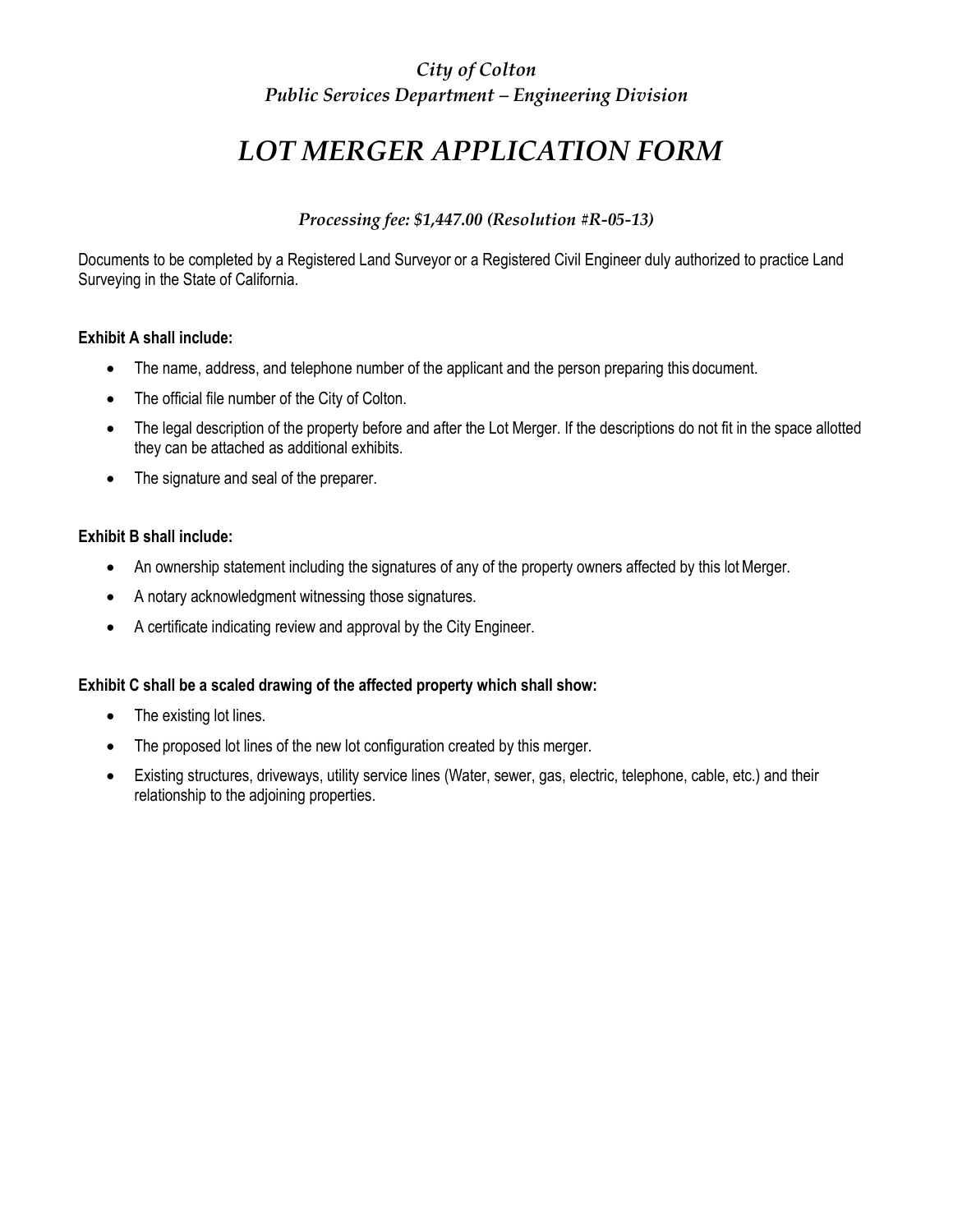#### RECORDING REQUESTED BY:

When Recorded Mail To: City of Colton Public Works Department 160 S. 10<sup>th</sup> Street Colton, CA 92324

### **LOT MERGER**

### **EXHIBIT A**

| Applicant                    | Engineer/Surveyor |
|------------------------------|-------------------|
| Address                      | <b>Address</b>    |
| City/State/Zip               | City/State/Zip    |
| Telephone                    | Telephone         |
| Assessor's Parcel Number (s) |                   |

Legal Description prior to Lot Merger

Legal Description after Lot Merger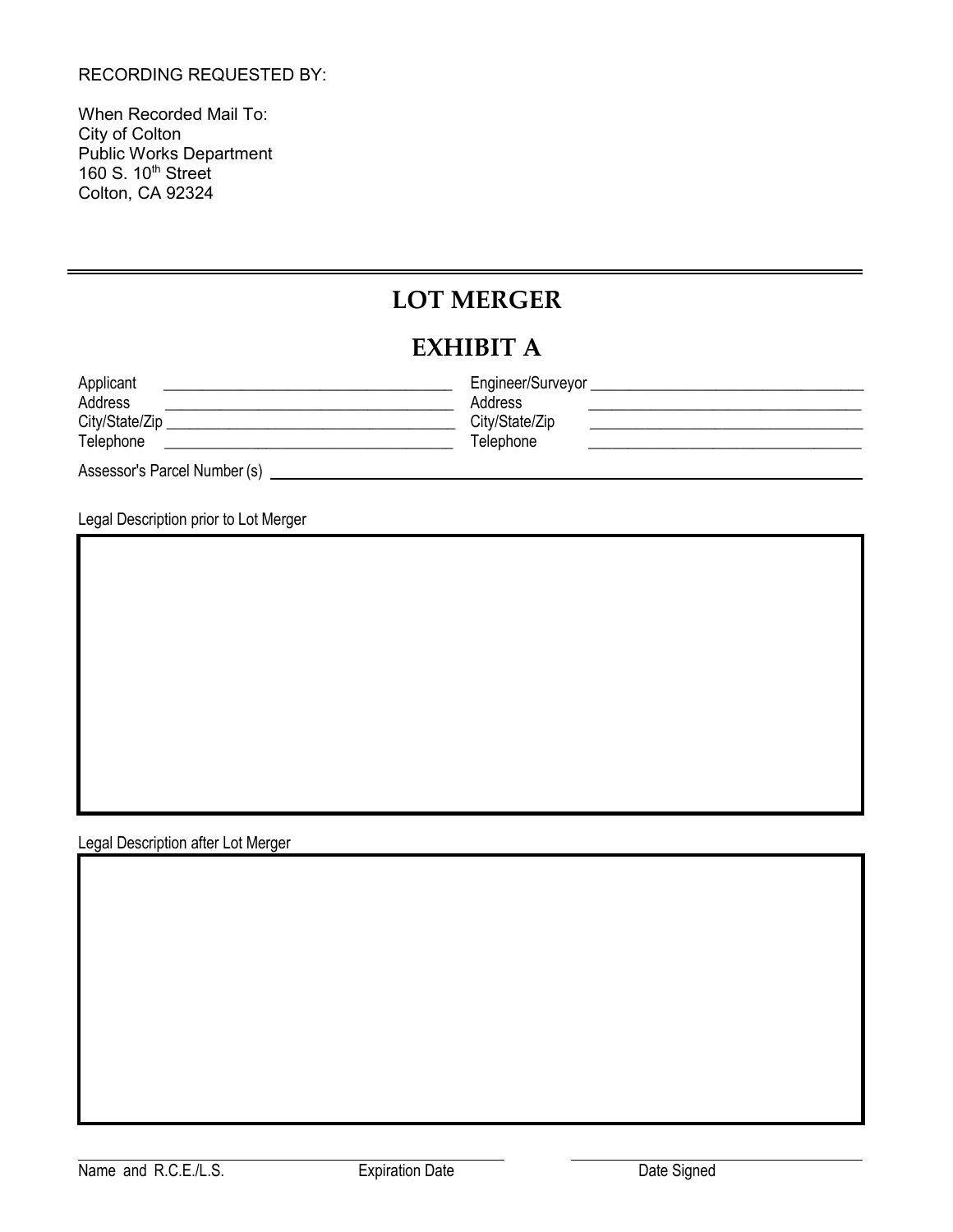# **LOT MERGER EXHIBIT B**

### **CITY ENGINEER'S CERTIFICATE**

I hereby determine that the above-described real properties comply with the applicable provisions of the Subdivision Map Act and the City of Colton Municipal Code as it relates to lot sizes and setback requirements.

Victor Ortiz, P.E. 73848 Exp. 6/30/21 Date City Engineer, City of Colton

Mark Tomich, AICP Date Development Service Director, City of Colton

| <b>OWNER'S CERTIFICATE</b>                                                                                                                                                                                        |      |      |      |  |
|-------------------------------------------------------------------------------------------------------------------------------------------------------------------------------------------------------------------|------|------|------|--|
| We hereby certify that we are the only owners of the property as described in Exhibit A (attached) and we hereby consent to<br>preparation and recordation of the Lot Merger Document as shown on these exhibits. |      |      |      |  |
|                                                                                                                                                                                                                   |      |      |      |  |
| Name                                                                                                                                                                                                              | Date | Name | Date |  |
| Name                                                                                                                                                                                                              | Date | Name | Date |  |

**NOTARY ACKNOWLEDGEMENTS (SEE NEXT SHEETS)**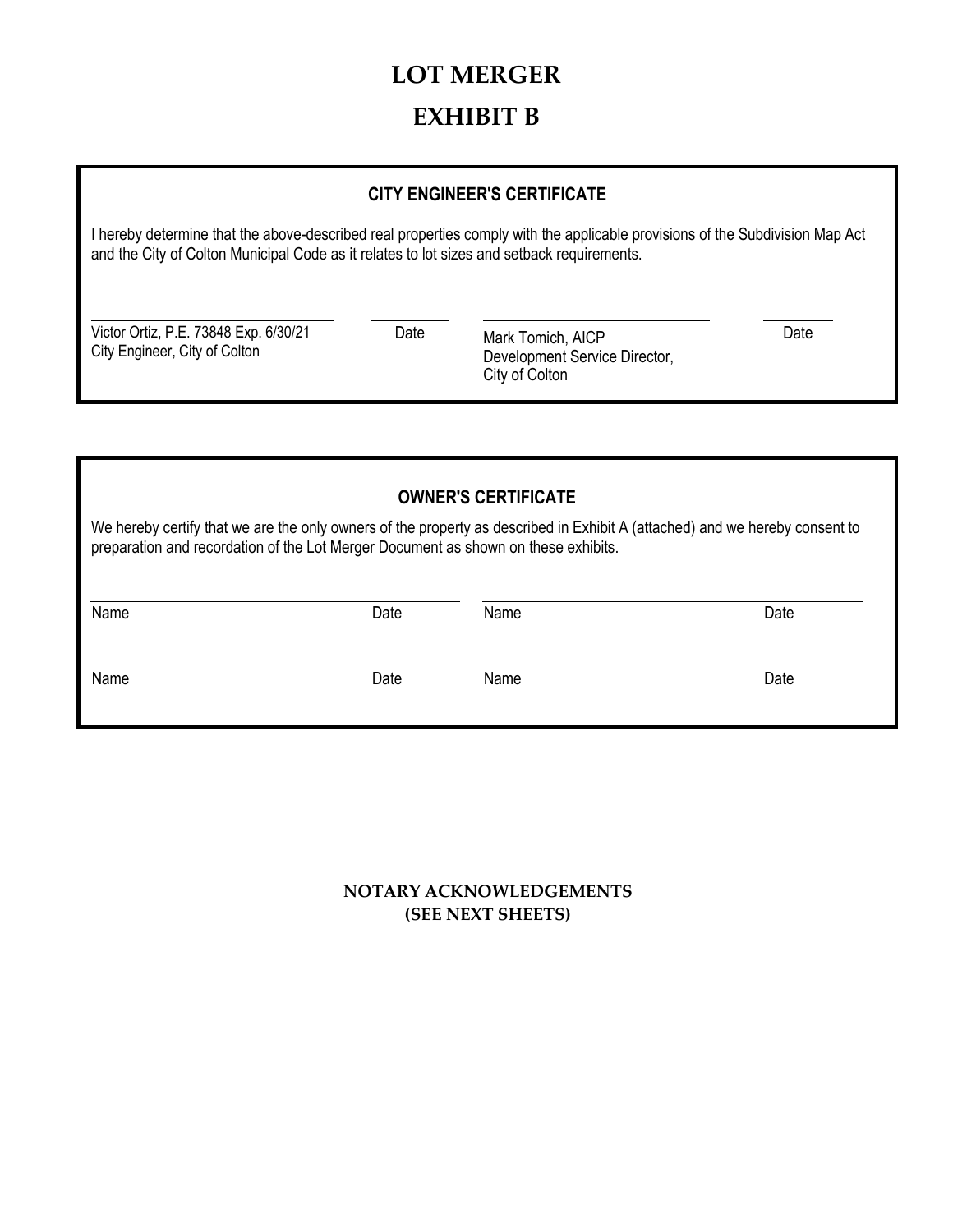## **LOT MERGER EXHIBIT C**